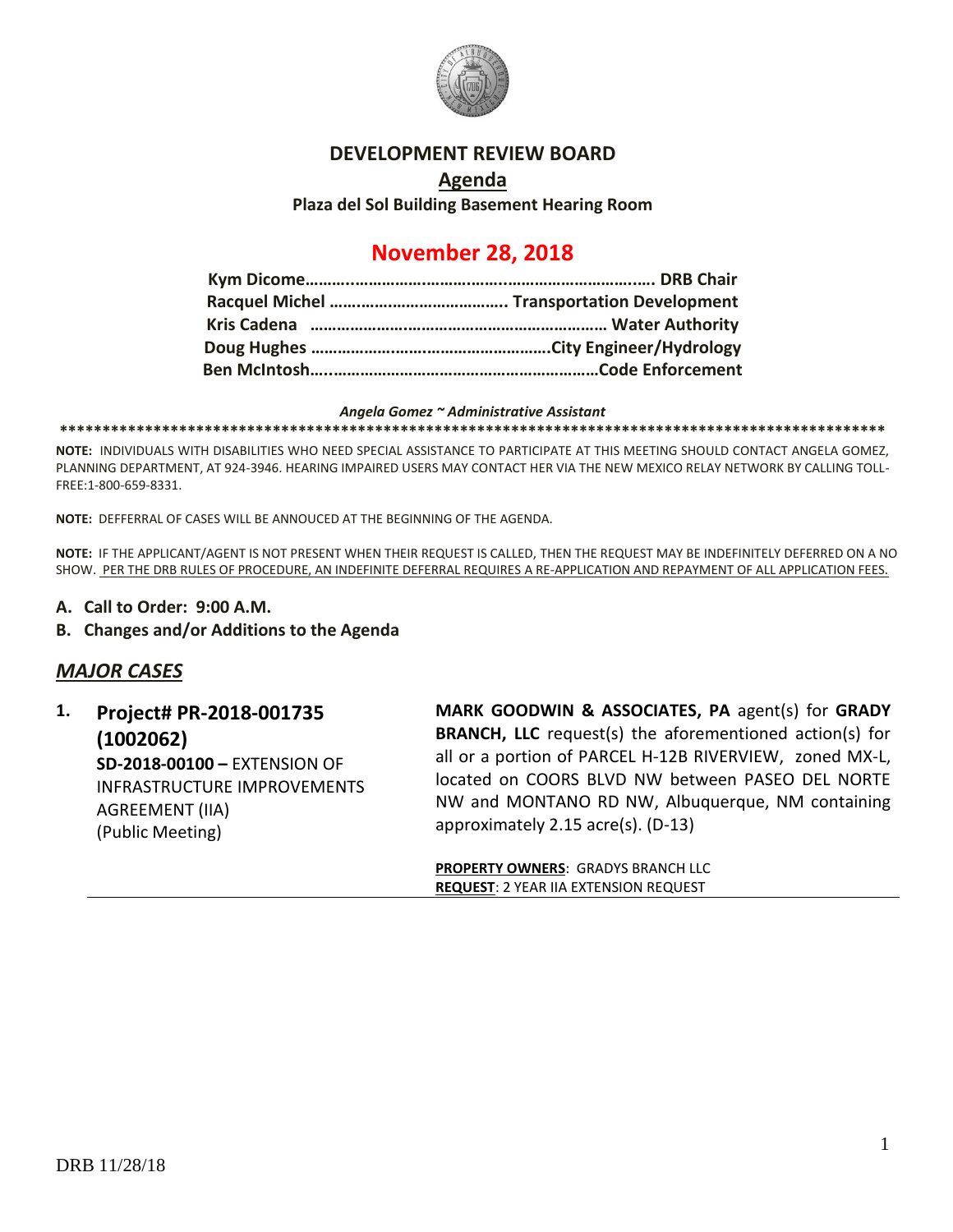| 2. | Project# PR-2018-001689<br>SI-2018-00200 - SITE PLAN<br>(Public Meeting)                                                                       | TATE FISHBURN ARCHITECT agent(s) for M&B<br><b>INVESTMENTS, LTD. CO.</b> request(s) the aforementioned<br>action(s) for all or a portion of PARCEL C-3, ATRISCO<br>BUSINESS PARK, zoned NR-BP, located at 7200 BLUEWATER<br>RD NW between UNSER BLVD NW and AIRPORT DR NW,<br>containing approximately 10.3 acre(s). (K-10)[Deferred from<br>11/7/18<br>PROPERTY OWNERS: M &B INVESTMENTS<br>REQUEST: 150,000 SF OFFICE/WAREHOUSE FACILITY                                                                                                                                                                                                                                                                                                                                                                                                                                                                                                                                  |
|----|------------------------------------------------------------------------------------------------------------------------------------------------|-----------------------------------------------------------------------------------------------------------------------------------------------------------------------------------------------------------------------------------------------------------------------------------------------------------------------------------------------------------------------------------------------------------------------------------------------------------------------------------------------------------------------------------------------------------------------------------------------------------------------------------------------------------------------------------------------------------------------------------------------------------------------------------------------------------------------------------------------------------------------------------------------------------------------------------------------------------------------------|
| з. | Project# 1011282<br>17DRB-70166 MAJOR - SITE<br>DEVELOPMENT PLAN/ SUBDIVISION<br>17DRB-70168 MAJOR - SITE<br>DEVELOPMENT PLAN/ BUILDING PERMIT | <b>ANDERSON WAHLEN &amp; ASSOCIATES agents for WEST</b><br><b>SEVENTY LLC</b> request the referenced/above actions for<br>Unplatted Tracts in the Northwest Quarter of Section 15/<br>Township 11 North/ Range 2 East/ NW1/4 S15 T11N R2E,<br>zoned NR-BP (SU-2/VHRC), located on the west corner of<br>PASEO DEL NORTE NW and UNSER BLVD NW containing<br>approximately 33 acres. (C-10) [Deferred on 7-12-17, 8/16/17,<br>10/4/18, 12/13/17, 5/23/18, 8/29/18]<br>TO BE DEFERRED TO THE MARCH 27, 2019 HEARING AT<br>THE APPLICANT'S REQUEST.                                                                                                                                                                                                                                                                                                                                                                                                                             |
| 4. | Project# PR-2018-001402<br>VA-2018-000173 - VARIANCE<br>(Public Hearing)                                                                       | CONSENSUS PLANNING INC.<br>agent(s) for <b>GAMMA</b><br><b>DEVELOPMENT, LLC</b> request(s) the aforementioned<br>action(s) for all or a portion of LOT 4-A & TRACT C-1 PLAT<br>OF TRACTS C-1, C-2 & LOT 4-A LANDS OF SUZANNE H<br>POOLE LOTS 1 THRU 3 BLK 1 PLAT OF WEST BANK ESTATES<br>TOGETHER WITH TR A1 LANDS OF SUZANNE H POOLE,<br>zoned R-A, located east of NAMASTE RD NW and south of<br>LA BIENVENIDA PL NW, containing approximately 22.75<br>acre(s). (F-11 & F-12) [Deferred from 10/31/18, 11/7/18, 11/7/18,<br>11/14/18<br>$\begin{array}{lll} \texttt{A} & \texttt{A} & \texttt{B} & \texttt{B} & \texttt{B} & \texttt{B} & \texttt{B} & \texttt{B} & \texttt{B} & \texttt{B} & \texttt{B} & \texttt{B} & \texttt{B} & \texttt{B} & \texttt{B} & \texttt{B} & \texttt{B} & \texttt{B} & \texttt{B} & \texttt{B} & \texttt{B} & \texttt{B} & \texttt{B} & \texttt{B} & \texttt{B} & \texttt{B} & \texttt{B} & \texttt{B} & \texttt{B} & \texttt{B} & \text$ |

**PROPERTY OWNERS**: DANIELS FAMILY PROPERTIES, LLC. **REQUEST**: VARIANCE TO SECTION **14-16-5-3(E)(2)** OF THE IDO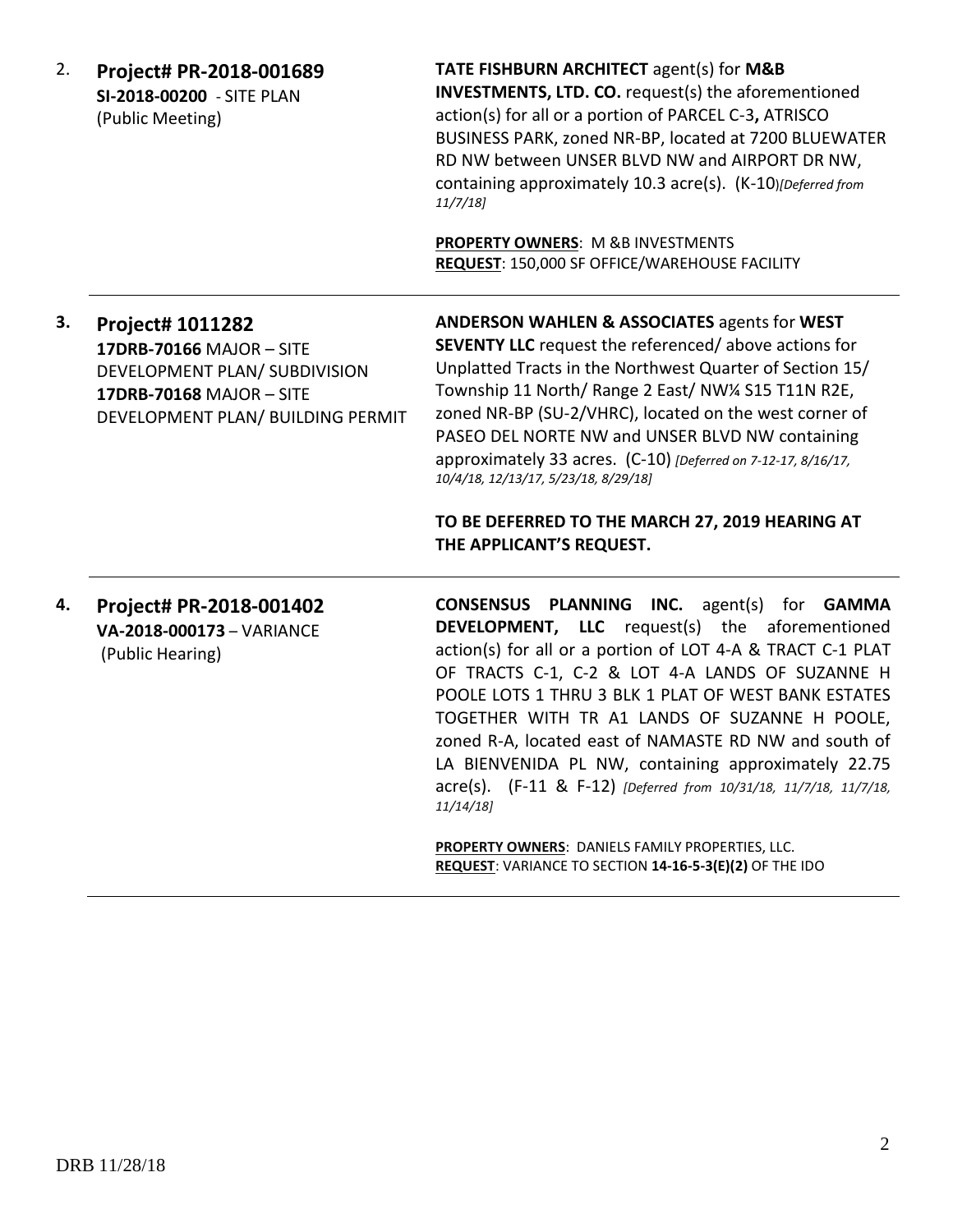| 5. | Project# PR-2018-001542<br>SI-2018-00133 - SITE PLAN<br>(Public Meeting)                                                               | <b>CONSENSUS PLANNING INC. agent(s) for TITAN NOB HILL,</b><br>C/O<br><b>TITAN</b><br><b>DEVELOPMENT</b><br>request(s)<br><b>LLC</b><br>the<br>aforementioned action(s) for all or a portion of LOTS 1-19<br>BLOCK 2, MESA GRANDE ADDITION, zoned MX-M, located<br>on CENTRAL AVE NE between MONTCLAIRE DR NE and<br>SIERRA DR NE, containing approximately 2.2 acre(s). (K-15)<br>[Deferred from 10/3/18, 10/24/18, 11/7/18]<br>PROPERTY OWNERS: TITAN NOB HILL LLC<br>REQUEST: SITE PLAN FOR A 100+ UNIT APARTMENT DEVELOPMENT                                                                                                                                                                                                                                                                                                                               |
|----|----------------------------------------------------------------------------------------------------------------------------------------|----------------------------------------------------------------------------------------------------------------------------------------------------------------------------------------------------------------------------------------------------------------------------------------------------------------------------------------------------------------------------------------------------------------------------------------------------------------------------------------------------------------------------------------------------------------------------------------------------------------------------------------------------------------------------------------------------------------------------------------------------------------------------------------------------------------------------------------------------------------|
| 6. | Project# PR-2018-001579<br>(1002202)<br>SI-2018-00152 - SITE PLAN<br>(Public Meeting)<br>SI-2018-00236 - SITE PLAN<br>(Public Meeting) | <b>MODULUS ARCHITECTS INC. agent(s) for WINROCK</b><br><b>PARTNERS LLC</b> request(s) the aforementioned action(s) for<br>all or a portion of PARCEL A-1-A-1-B SUBD PLAT TRS A-1-A-<br>1-A & A-1-A-1-B WINROCK CENTER ADDN, PARCEL A-2 AND<br>A-3 PLAT OF PARCELS A-1 THRU A-3 & PARCEL C-2A<br>WINROCK CENTER ADDN + PARCEL C-2A1 SUBD PLAT<br>PARCEL C-2A1 & C-2A2 WINROCK CENTER ADDN, PARCEL<br>E1A WINROCK CENTER ADDITION, PARCEL D1A WINROCK<br>CENTER ADDN REPLAT OF PARCEL D1 WINROCK CENTER<br>ADDN AND PARCEL A-1-A-1-A-1-A WINROCK CENTER<br>ADDITION, zoned MX-H, located at 2100 LOUISIANA BLVD<br>NE, containing approximately 83.00 acre(s). (J-19) [Deferred]<br>from 10/10/18, 10/24/18, 11/7/18, 11/14/18]<br><b>PROPERTY OWNERS: WINROCK PARTNERS LLC</b><br>REQUEST: SITE PLAN FOR WINROCK TOWN CENTER AND SITE PLAN<br><b>FOR ROAD B</b> |
| 7. | Project# PR-2018-001579<br>(1002202)<br>SD-2018-00087 - PRELIMINARY/FINAL<br><b>PLAT</b><br>(Public Meeting)                           | HUITT ZOLLARS INC. agent(s) for WINROCK PARTNERS, LLC<br>request(s) the aforementioned action(s) for all or a portion<br>of PARCEL A-1- A-1- A-1- A-1 WINROCK CENTER ADDITION,<br>zoned MX-H, located on LOUISIANA NE, between I-40 and<br>INDIAN SCHOOL RD, containing approximately 51.6008<br>acre(s). (J-19) [Deferred from 10/31/18, 11/14/18]                                                                                                                                                                                                                                                                                                                                                                                                                                                                                                            |
|    |                                                                                                                                        | <b>PROPERTY OWNERS: WINROCK PARTNERS LLC</b><br><b>REQUEST: SUBDIVIDE 1 TRACT INTO 8</b>                                                                                                                                                                                                                                                                                                                                                                                                                                                                                                                                                                                                                                                                                                                                                                       |

## *MINOR CASES*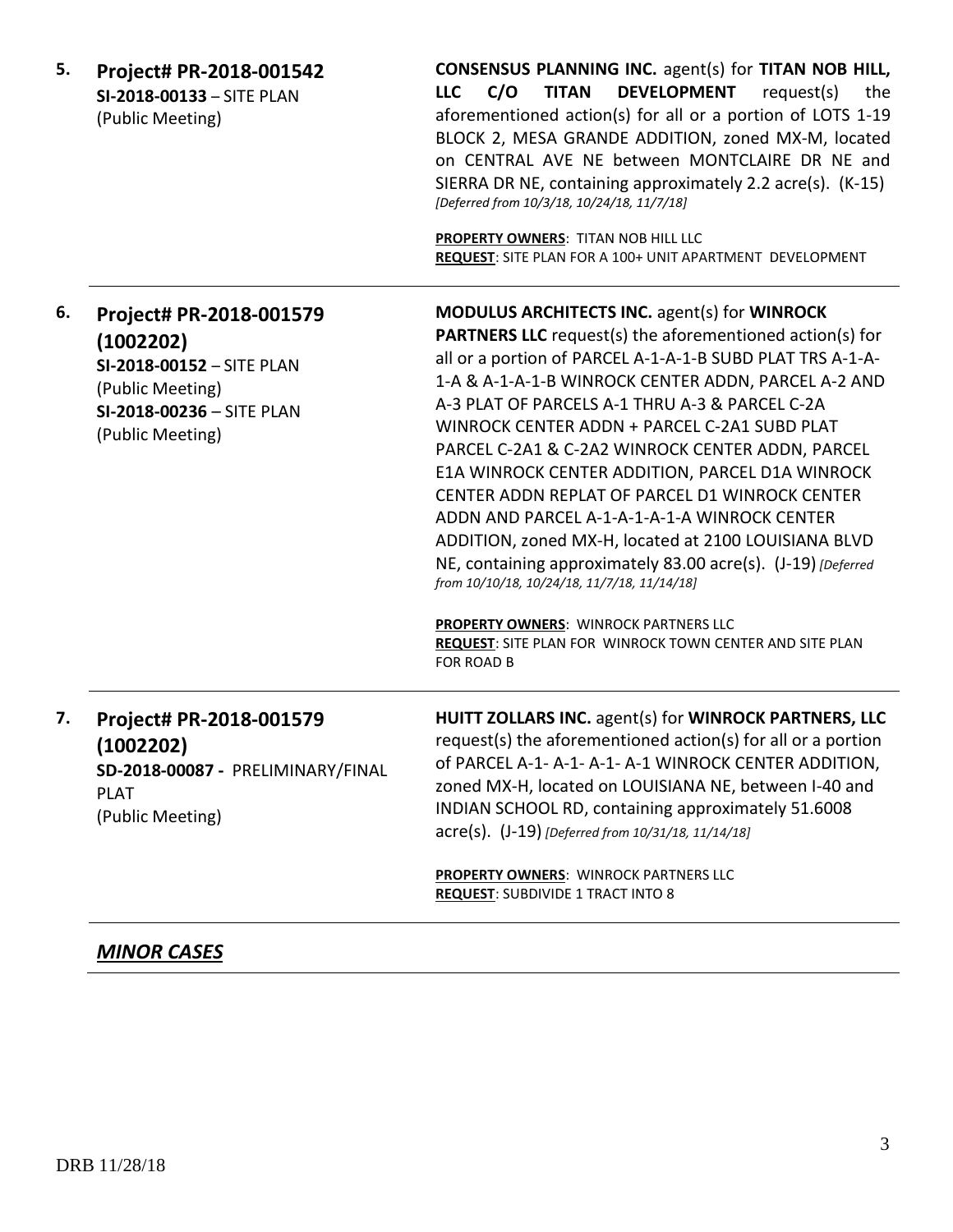| Project# PR-2018-001632<br>(1005237)<br>SD-2018-00109 - PRELIMINARY/FINAL<br><b>PLAT</b><br>(Public Meeting)                                                                 | HIGH MESA CONSULTING GROUP agent(s) for MARK 3S<br>request(s) the aforementioned action(s) for all or a portion<br>of TRACTS C & D VACATION REQUEST AND PLAT OF TRACTS<br>A-1, C AND D, MARK 3S HOLLY DEVELOPMENT, zoned M-XL,<br>located at 9100 HOLLY AV NE between VENTURA ST NE and<br>HOLBROOK ST NE, containing approximately 1.98 acre(s).<br>$(C-20)$<br>PROPERTY OWNERS: MARK 3S INC<br><b>REQUEST: CONSOLIDATION OF 2 LOTS INTO 1</b>                                                                                                                         |
|------------------------------------------------------------------------------------------------------------------------------------------------------------------------------|-------------------------------------------------------------------------------------------------------------------------------------------------------------------------------------------------------------------------------------------------------------------------------------------------------------------------------------------------------------------------------------------------------------------------------------------------------------------------------------------------------------------------------------------------------------------------|
| Project# PR-2018-001699<br>SD-2018-00111 - VACATION OF PUBLIC<br><b>EASEMENT</b><br>(Public Hearing)<br>SD-2018-00110 - PRELIMINARY/FINAL<br><b>PLAT</b><br>(Public Meeting) | CSI - CARTESIAN SURVEY'S INC. agent(s) for AHMET<br>TIRYAKI request(s) the aforementioned action(s) for all or a<br>portion of LOTS 1-5 & 28-32, BLOCK 11 + 18' PORTION OF<br>VACATED CHELWOOD PARK RIGHT OF WAY, GRANDE<br>HEIGHTS, zoned M-XL, located on CHELWOOD PARK NE<br>between ALICE AVE NE and LOMAS BLVD NE, containing<br>approximately 0.7327 acre(s). (J-22 and K-22)<br>PROPERTY OWNERS: MARTHA AND AHMET TIRYAKI<br>REQUEST: REPLAT, VACATION AND GRANTING OF EASEMENT(S) AND<br>DEDICATION OF R/W                                                      |
| Project# PR-2018-001681<br>(1003449)<br>SI-2018-00194 - FINAL SIGN OFF OF EPC<br>SITE DEVELOPMENT PLAN FOR BUILDING<br>PERMIT (18EPC-40032)<br>(Public Meeting)              | <b>CONSENSUS PLANNING INC.</b> agent(s) for JACKSON REAL<br><b>ESTATE SERVICES INC.</b> request(s) the aforementioned<br>action(s) for all or a portion of TRACT 52 UNIT 2, TOWN OF<br>ATRISCO GRANT, zoned PD, located on SUNSET GARDENS<br>RD. SW, between 82 <sup>ND</sup> ST SW and 86 <sup>th</sup> ST SW, containing<br>approximately 6.1 acre(s). (L-09) [Deferred from 10/17/18, 11/7/18,<br>$11/14/18$ ]<br>PROPERTY OWNERS: MONTY CARRICO<br>REQUEST: FINAL SIGN-OFF OF EPC SITE DEVELOPMENT PLAN FOR<br>BUILDING PERMIT FOR AN 81 UNIT APARTMENT DEVELOPMENT |
|                                                                                                                                                                              |                                                                                                                                                                                                                                                                                                                                                                                                                                                                                                                                                                         |

# *SKETCH PLAT*